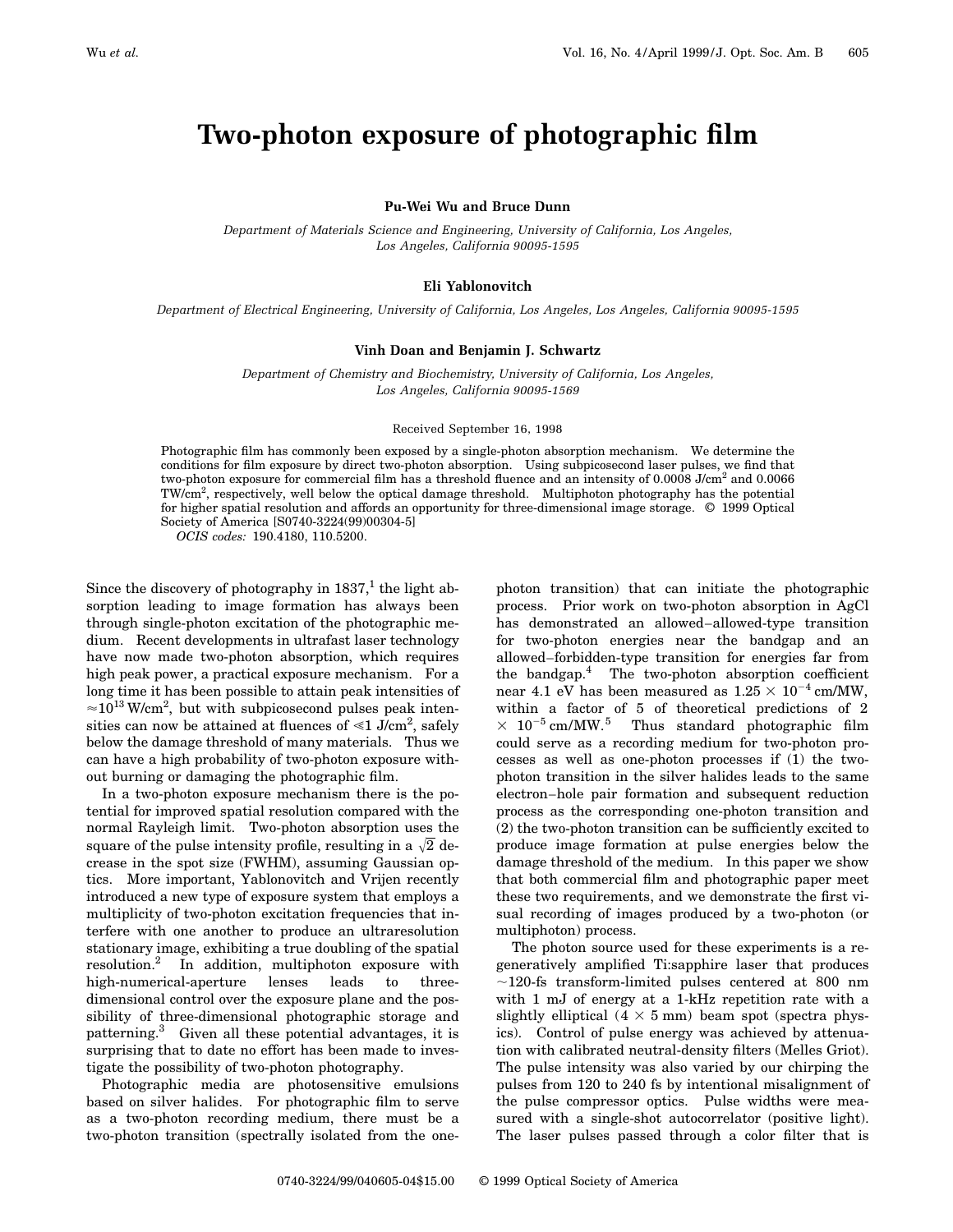transmissive at 800 nm but that has an optical density greater than 7 at 400 nm to ensure that no one-photon exposure of the film samples occurred because of residual second-harmonic light in the beam.

We chose to explore the two-photon recording ability of two different commercial photographic media based on silver halides, a film (Kodak catalog no.  $198\,7894\text{)}^6$ and a paper (Kodak AZO catalog no. 142 0207).<sup>7</sup> Both are blue sensitive (designed for one-photon absorption between 350 and 480 nm), readily available, monochrome photographic media that (as verified in our laboratory) produce no one-photon images following exposure to light of wavelengths  $\geq 620$  nm. Two-photon exposure experiments were performed in a darkened room. The laser pulses were focused at a fixed position in space to a neardiffraction-limited elliptical spot (FWHM of  $\sim$ 100  $\times$  120  $\mu$ m) with a 1-m focal-length lens. The photographic medium, mounted on a sample holder, was drawn quickly past the focused spot, as illustrated schematically in Fig. 1(a). After exposure, the media were developed in a darkroom with commercial processing products for the developer, stop, and fixer solutions. The details of our processing procedure are summarized in Table 1.

Laser spot image sizes were measured with an optical micrograph of the developed film, such as the one shown in Fig. 1(b), and recorded as the average of the long and the short axes of the slightly elliptical spot pattern. The threshold intensity for image formation was determined by visual inspection of the micrograph with an optical microscope.

The ability of film and photographic paper to record two-photon processes was tested by our exposing the media to femtosecond laser pulses of varying intensity. Laser damage of the media began to occur at fluence levels higher than 0.5 J/cm<sup>2</sup>, as evidenced by formation of a hole in the center of the image. The magnitude of the observed damage fluence is consistent with reported work for both organic and inorganic materials. $8$  As a result all the laser exposure experiments reported below were conducted with a fluence level below 0.4  $\text{J/cm}^2$ .

The photographic media chosen for our experiments are blue sensitive; for 800-nm photons, they cannot be exposed by a one-photon process, but they should be sensitive to two-photon processes that are equivalent in energy to absorption of a single 400-nm photon. A spectral sensitivity curve that identifies the one-photon exposure fluence for the AZO photographic paper between 350 and 470 nm, adapted from a Kodak publication,<sup>7</sup> is provided in Fig. 2. The sensitivity is defined as the reciprocal of the minimum exposure fluence (joules per square centimeter) to produce a given contrast in the media under fixed development conditions.<sup>7</sup> The photographic paper requires a minimum fluence of  $2.8 \times 10^{-6}$  J/cm<sup>2</sup> for exposure at 350 nm, and the threshold for exposure increases to  $3.8 \times 10^{-4}$  J/cm<sup>2</sup> at 470 nm. Extrapolation of the sensitivity curve to 800 nm leads to an estimated one-photon exposure fluence close to  $10^9$  J/cm<sup>2</sup> for the AZO photographic paper. (The spectral sensitivity for the commercial film is not available, but is expected to be similar to that of AZO paper with a slight shift to higher sensitivity.) In contrast, the exposure fluence per pulse used in the experiments reported here was always kept below 0.4



Fig. 1. Schematic illustration of (a) the laser exposure experiment and (b) the resultant film after development.

| Table 1. Processing Steps Involved in Developing |
|--------------------------------------------------|
| <b>Film and Photographic Paper</b>               |

|                 | Developer<br>(s) | Indicator<br>Stop Bath $(s)$ (min) | Fixer           | Washing<br>in Water<br>(min) |
|-----------------|------------------|------------------------------------|-----------------|------------------------------|
| Commercial film | $20^a$           | 30 <sup>b</sup>                    | 30 <sup>c</sup> | 30                           |
| Commercial film | $40^a$           | $60^b$                             | 30 <sup>c</sup> | 30                           |
| AZO paper       | $45^d$           | $15^b$                             | 5 <sup>c</sup>  | 10                           |

*<sup>a</sup>*Kodak HCl 10, diluted with water in a 1:3 ratio.

 $^b\mathrm{\,Kodak}$  stop bath indicator, prepared as directed in normal working strength.

<sup>c</sup>Kodak fixer, prepared as directed in normal working strength.

*d* Kodak Dektol Developer, diluted with water in a 1:2 ratio.



Fig. 2. One-photon spectral sensitivity curve for AZO paper (solid curve, adapted from Ref. 7) and extrapolation toward wavelengths used for two-photon exposure (dashed curve).

J/cm<sup>2</sup>. Thus, even though the extrapolated sensitivity at 800 nm is likely off by several orders of magnitude, it is reasonable to exclude the possibility that the image produced on the AZO paper is caused by a one-photon process.

Evidence that the images are produced by a two-photon process is provided by experiments that use chirped laser pulses. The film was exposed to both transform-limited (120 fs) and temporally stretched (240 fs) light pulses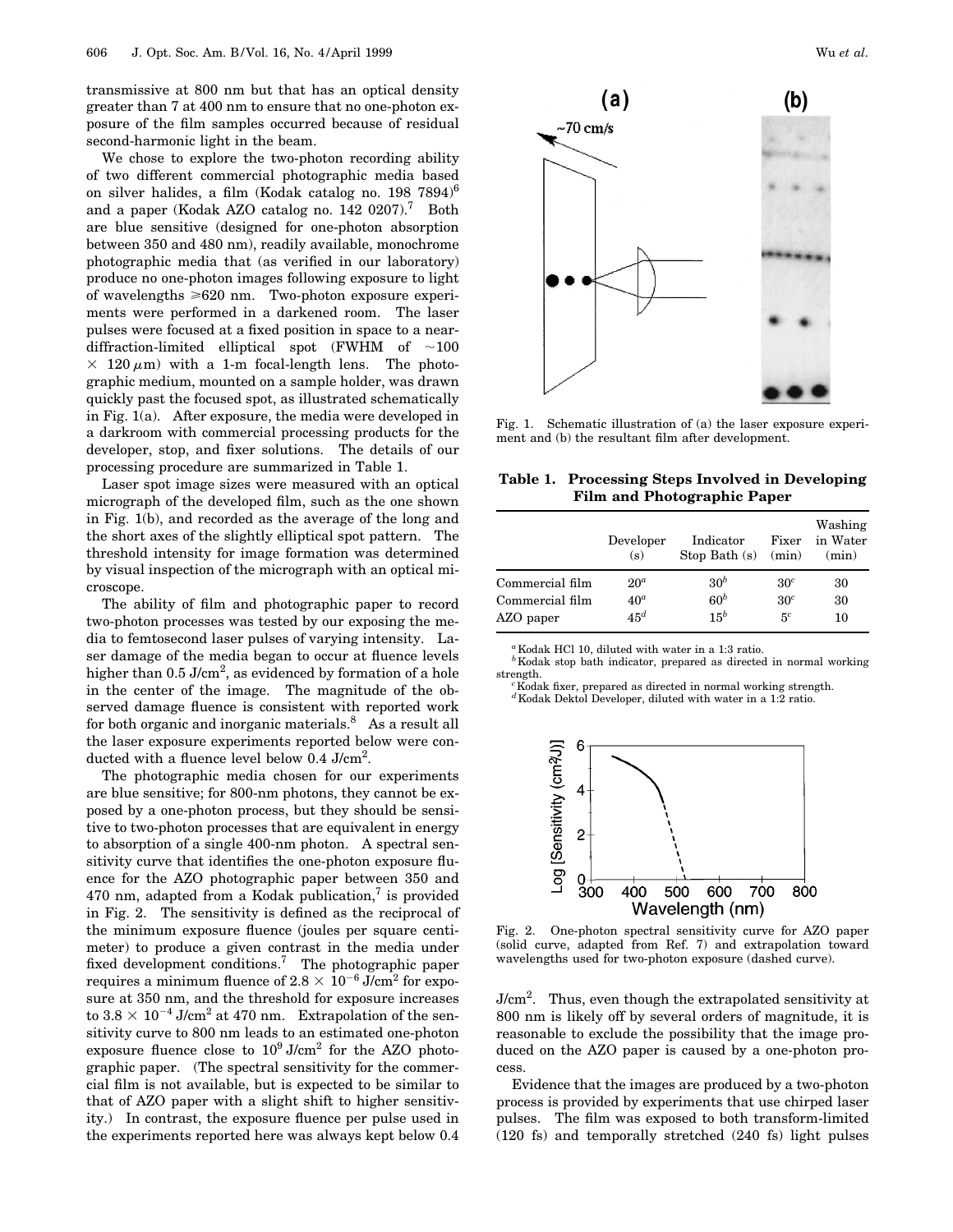with the same energy and spot size (fluence). For twophoton processes, the absorption rate is proportional to  $I^{2} = (F/\tau)^{2}$ , where *I, F,*  $\tau$  are intensity (watts per square centimeter), fluence (joules per square centimeter), and pulse width (seconds). For pulses with the same fluence but with pulse widths varying by a factor of 2, the twophoton absorption rate should change by a factor of 4, leading to marked changes in the measured image size as well as the threshold fluence and intensity.

Figure 3 compares the image size produced by pulses with the same energy but two different pulse widths (120 and 240 fs) for a development time of 20 s. The image size of the spots for both pulse widths approaches a saturation value of 450  $\mu$ m at high pulse energies, while at low pulse energies near threshold the image size decreases to smaller than 100  $\mu$ m. The 240-fs laser pulses, however, produce smaller image sizes compared with the 120-fs pulses of the same energy. In addition, a spot size near threshold of 80  $\mu$ m requires a fluence level four times higher for the longer pulses than that for the shorter pulses, as is expected for two-photon absorption. If the exposure were due to a one-photon process, the image size should not demonstrate any dependence on pulse width for the same fluence level, providing confirmation that the photographic film is being exposed by two-photon excitation processes.

Figure 4 shows the effect of laser intensity on twophoton image size for both commercial film and AZO photographic paper. With a developing time of either 20 or 40 seconds, the laser spot image size reaches a saturation value of roughly 450  $\mu$ m in diameter. Exposure with higher intensities does not further increase the laser spot image size and eventually results in laser damage to the



Fluence (J/cm<sup>2</sup>  $\lambda$ 

Fig. 3. Effect of pulse duration on the laser spot image size for film after 20-s development ( $\circ$ , 120-fs pulses;  $\Delta$ , 240-fs pulses).



Fig. 4. Effect of intensity and development time on the laser spot image size for 120-fs laser pulses  $(\overline{\Delta},$  film with 20 s in developing solution:  $\Box$ , film with 40 s in developing solution;  $\bigcirc$  AZO photographic paper).

film. At low intensities away from this saturation regime, the laser spot image size decreases with intensity to values smaller than the  $\sim$ 130  $\mu$ m (1/*e*<sup>2</sup>) diameter of the focused laser beam. The threshold fluence and intensity for appearance of a two-photon image with 20-s development time are  $0.003$  J/cm<sup>2</sup> and  $0.025$  TW/cm<sup>2</sup>, respectively. An image whose size is smaller than the beam spot occurs only at intensities approaching this threshold value. That result occurs because at low pulse energies only the center of the roughly Gaussian-profile laser beam can achieve sufficient intensity to induce the required two-photon absorption; thus multiphoton photography allows the direct production of images that are smaller than the diffraction limit. The saturation size of 450  $\mu$ m at high intensities likely arises from ''overexposure.''

Results of the experiment, performed identically but for an extended developing process (40 s), are also shown in Fig. 4. The dependence of image size on laser intensity is the same as for the 20-s development time. Two notable differences, however, are the overall size of the image and the threshold value. The 40-s development time produces larger images for the same pulse intensity. Moreover, the image formation threshold for the longer development time becomes smaller: The fluence and the intensity for spot appearance due to two-photon exposure are  $0.0008$  J/cm<sup>2</sup> and  $0.0066$  TW/cm<sup>2</sup>, respectively. These results indicate that, with a longer developing time, latent two-photon images produced by lowerintensity laser pulses can be developed into visible images, effectively reducing the threshold.

Also plotted in Fig. 4 is the image size produced on the AZO photographic paper after exposure and development. The data establish that the two-photon sensitivity of the photographic paper is smaller than that for photographic film at the same intensity, a result consistent with the known one-photon (blue) sensitivities of these media. Thus two-photon images exposed at desired thresholds can be recorded by the appropriate choice of photographic medium and development time.

In summary, this study presents an experimental demonstration of the exposure of photographic film and paper entirely by a two-photon process. A high-intensity laser pulse exposure leads to image formation in these media at wavelengths and fluences at which one-photon processes cannot produce images. The commercial films used are not specifically designed for two-photon work; presumably, new materials optimized for such use would provide even better contrast at lower exposure intensities. With such films multiphoton photography should open new directions for imaging. Spatial resolution can potentially be doubled by the use of two-photon absorption.<sup>2</sup> Multiphoton exposure also provides an opportunity to achieve three-dimensional storage or patterning.<sup>3</sup> Focusing short pulses of light that carry an image into a thick multiphoton recording medium with a high-numericalaperture lens will lead to absorption only within the focal plane. By scanning the focal plane through the thickness of the material, a series or sequence of multiphotonproduced images can be recorded. This process represents an exciting direction that is simply not possible with conventional one-photon absorption in which all the light is absorbed at the surface of the recording medium.